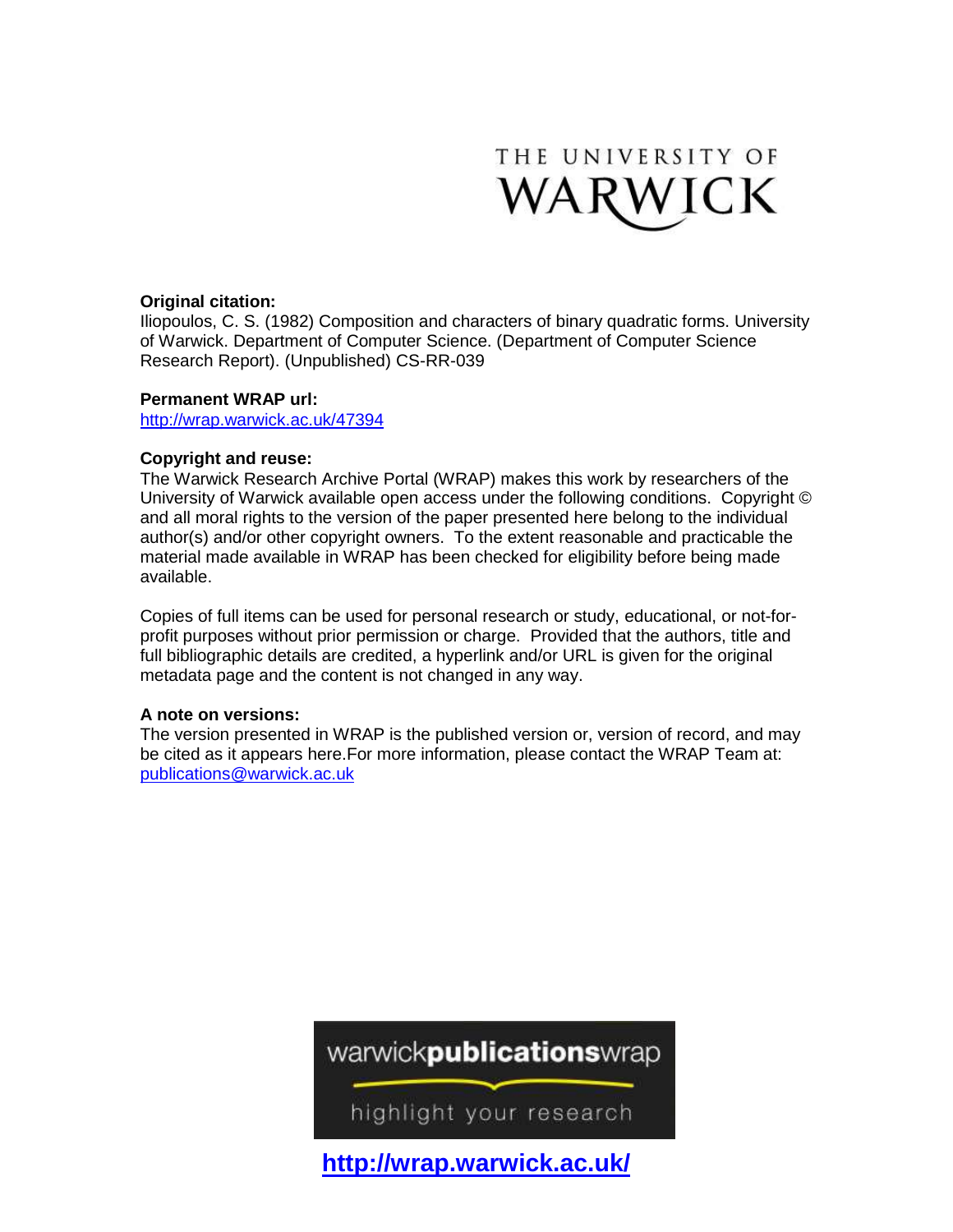# The University of Warwick

## THEORY OF COMPUTATION

### REPORT NO.39.

COMPOSITION AND CHARACTERS OF BINARY QUADRATIC FORMS

#### BY

CONSTANTINOS S ILIOPOULOS

Department of Computer Science University of Warwick Coventry CV4 7AL England

JANUARY 1982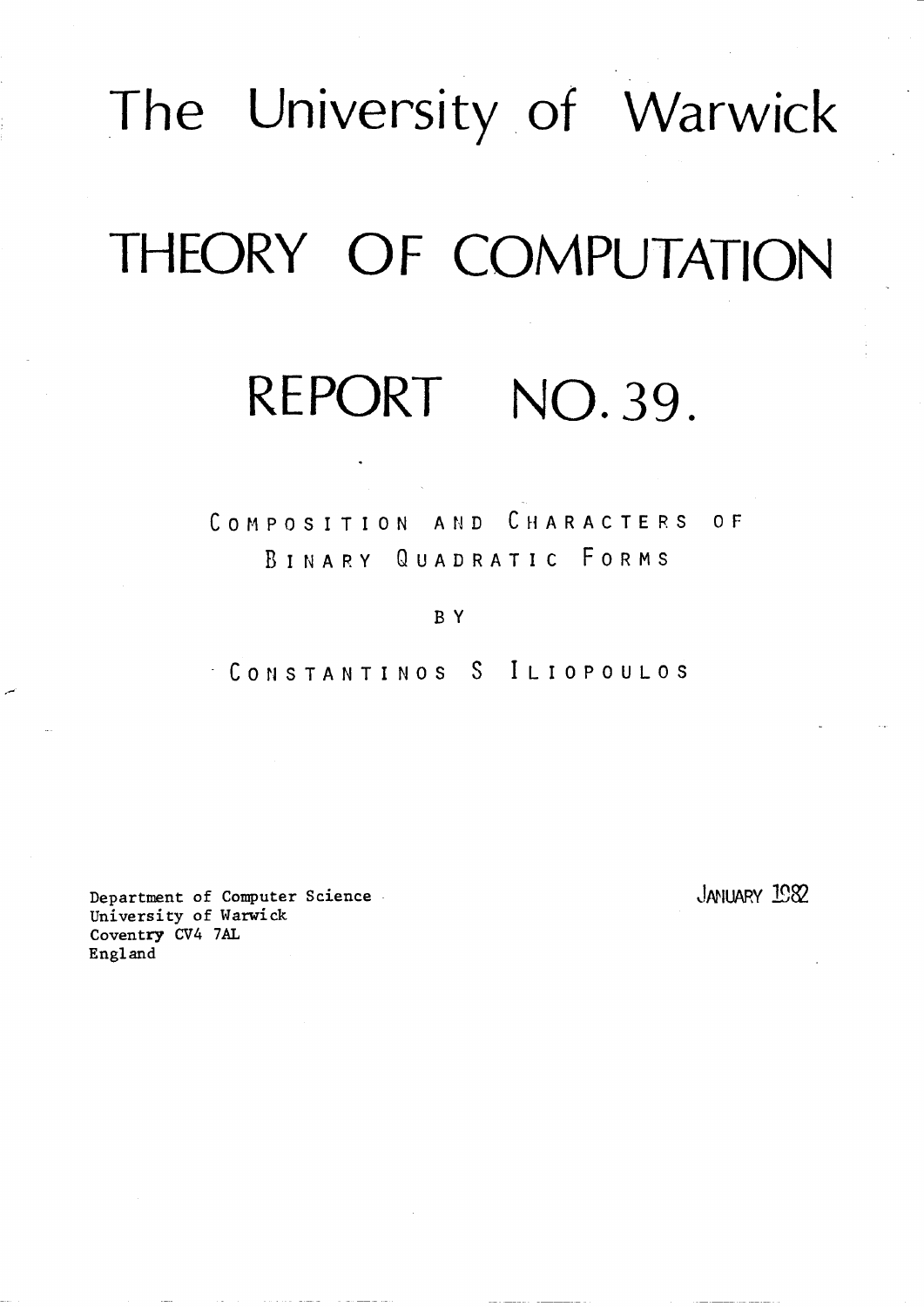#### COMPOSITION AND CHARACTERS OF BINARY QUADRATIC FORMS

 $\bar{z}$ 

CONSTANTINOS S. ILIOPOULOS WARWICK UNIVERSITY DEPT. OF COMPUTER SCIENCE COVENTRY CV4 7AL  $U.K.$ 

To Spiros - Despina & Vickie - Yiannis

JANUARY 1982

 $\mathbf{x}$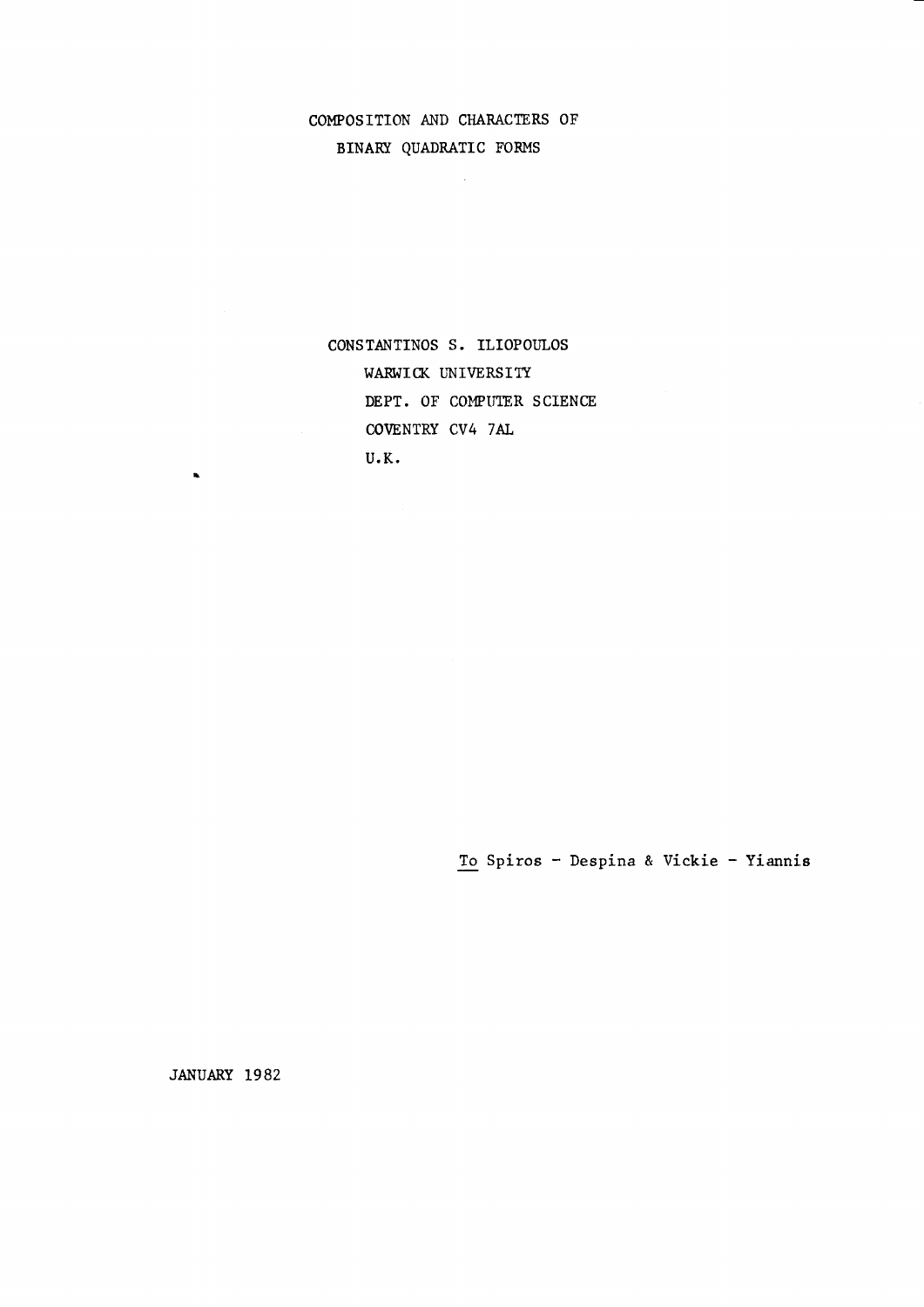#### 1. INTRODUCTION

In this paper two number theoretic algorithms are presented. The first is an algorithm for composition of binary quadratic fotms having running time of  $O(M(log|D|)loglog|D|)$  elementary operations (for reduced forms with determinant D) improving the upper bound given by Lagarias in [6] by a factor of  $O(loglog|D|/log|D|)$ . This algorithm will appear in [4]. The second algorithm is for evaluation of the genus characters of the form class group  $C\ell(D)$ . It has running time  $O(M(log |D|) log |D|)$ elementary operations, asymptotically the same as the upper bound of Lagarias in [6] but the algorithm described here is simpler and has a better implicit constant.

#### 2. BASIC DEFINITIONS-NOTATIONS

Suppose that

 $Q(x, y) = ax^2 + 2bxy + cy^2$  a,b,c  $\epsilon$  Z

Then Q is called binary quadratic form (or abbreviated form) and it is denoted by Q =  $(a,b,c)$ . Its <u>determinant</u> D is the integer D =  $b^2$  - ac.

If  $D > 0$ , non-square, then the form  $Q = (a,b,c)$  is <u>reduced</u> if

$$
\left|\sqrt{D} - |a|\right| \, < \, b \, < \sqrt{D}
$$

and if  $D < 0$ , then the form  $Q = (a,b,c)$  is <u>reduced</u> if

$$
\big|2b\big|\ \leqslant\ \big|a\big|\ \leqslant\ c
$$

Hence a reduced form satisfies

$$
O(||Q||) = O(|D|)
$$
 (2.1)

where  $\|Q\| = \max\{a, b, c\}.$ 

An integer M is represented by a form Q iff there exist integers  $m, n$  such that  $Q(m, n) = M$ .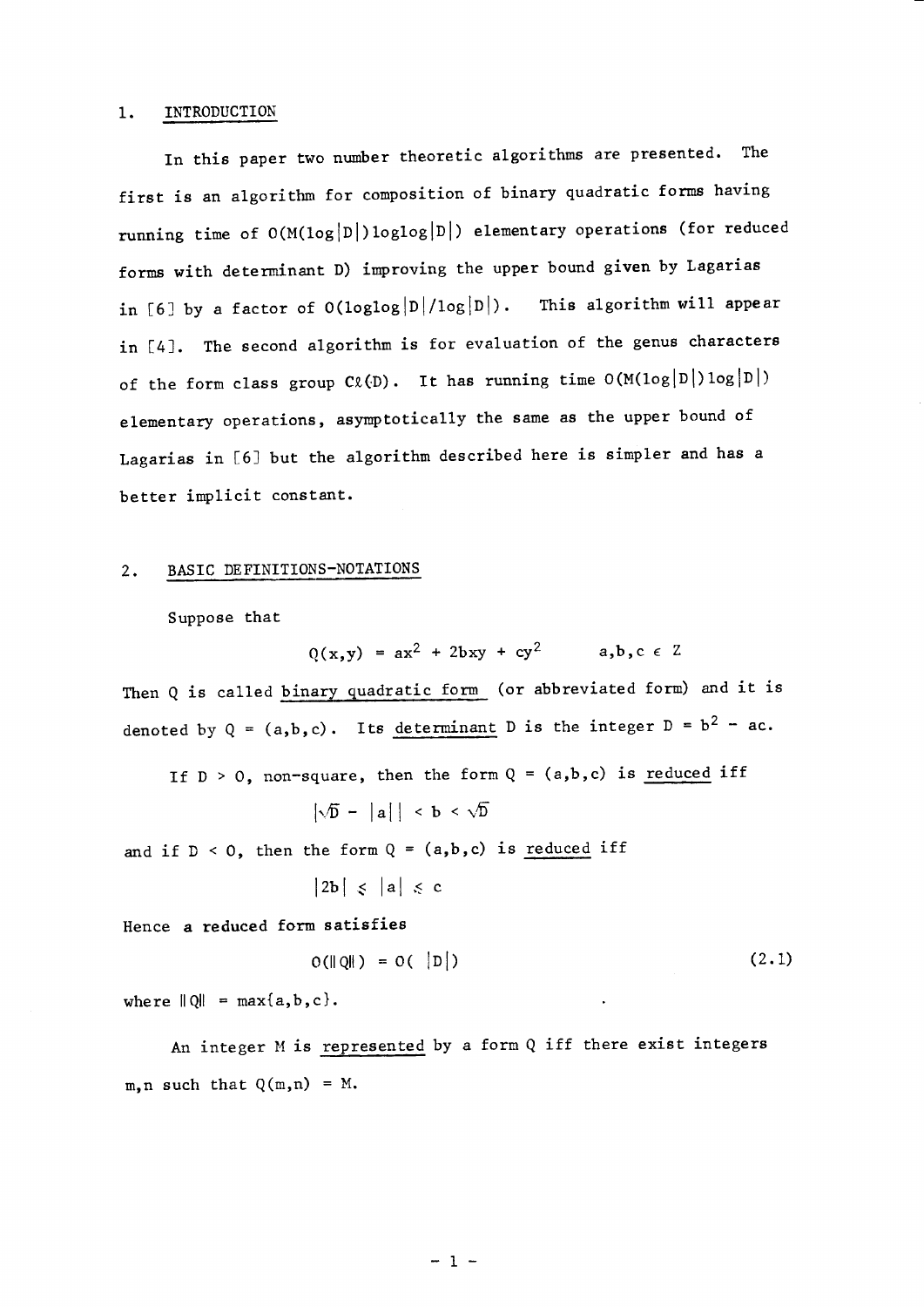#### 3. COMPOSITION

Suppose that  $Q_1 = (a_1, b_1, c_1), Q_2 = (a_2, b_2, c_2)$  are properly primitive forms with determinant D (non-s9uare, if D>O). Then the forms  $Q_1$ ,  $Q_2$  are composed to a properly primitive form  $Q_3$  with the same determinant via a bilinear matrix B, if the following holds:

$$
\mathbf{Q}_1(\mathbf{x}_1, \mathbf{y}_1) \cdot \mathbf{Q}_2(\mathbf{x}_2, \mathbf{y}_2) = \mathbf{Q}_3(\mathbf{z}_1, \mathbf{z}_2)
$$

with  $(z_1, z_2) = B$ .  $(x_1, y_1, x_1, y_2, x_2, y_1, x_2, y_2)$ T for some bilinear matrix B with integer entries given by

$$
B = \begin{pmatrix} b_{11} & b_{12} & b_{13} & b_{14} \\ b_{21} & b_{22} & b_{23} & b_{24} \end{pmatrix}
$$

satisfying the conditions:

(i) Unimodularity : The greatest common divisor of  $A_{i,j}$ 's for  $1 \le i \le j \le 4$  is one, where

$$
\Delta_{ij} = \begin{vmatrix} b_{1i} & b_{1j} \\ b_{2i} & b_{2j} \end{vmatrix} = b_{1i} b_{2j} - b_{2i} b_{1j}
$$

(ii) Orientability :  $a_1 \Delta_{12} > 0$  ,  $a_2 \Delta_{13} > 0$ 

(Orientability of the matrix B is necessary to distinguish between composition with a form  $(a,b,c)$  and composition with its opposite  $(a, -b, c)$ .

The operation of composition of forns is denoted by

$$
Q_1 \circ Q_2 = Q_3
$$
 via B

The algorithm described below for composition is based on the constructive proofs of the following lemma and theorem.

#### LEMMA 3.1 (Dickson  $[1], p.134$ )

Suppose that  $gcd(m_1, m_2, \ldots, m_n)=1$ . If s divides  $m_i q_j - m_i q_i$ for  $1 \le i$ ,  $j \le n$ , then there exists exactly one solution B(mod s) of the system of equations

$$
m_{\mathbf{i}}B = q_{\mathbf{i}} \pmod{\mathbf{s}} \quad 1 \leq \mathbf{i} \leq n \tag{3.1}
$$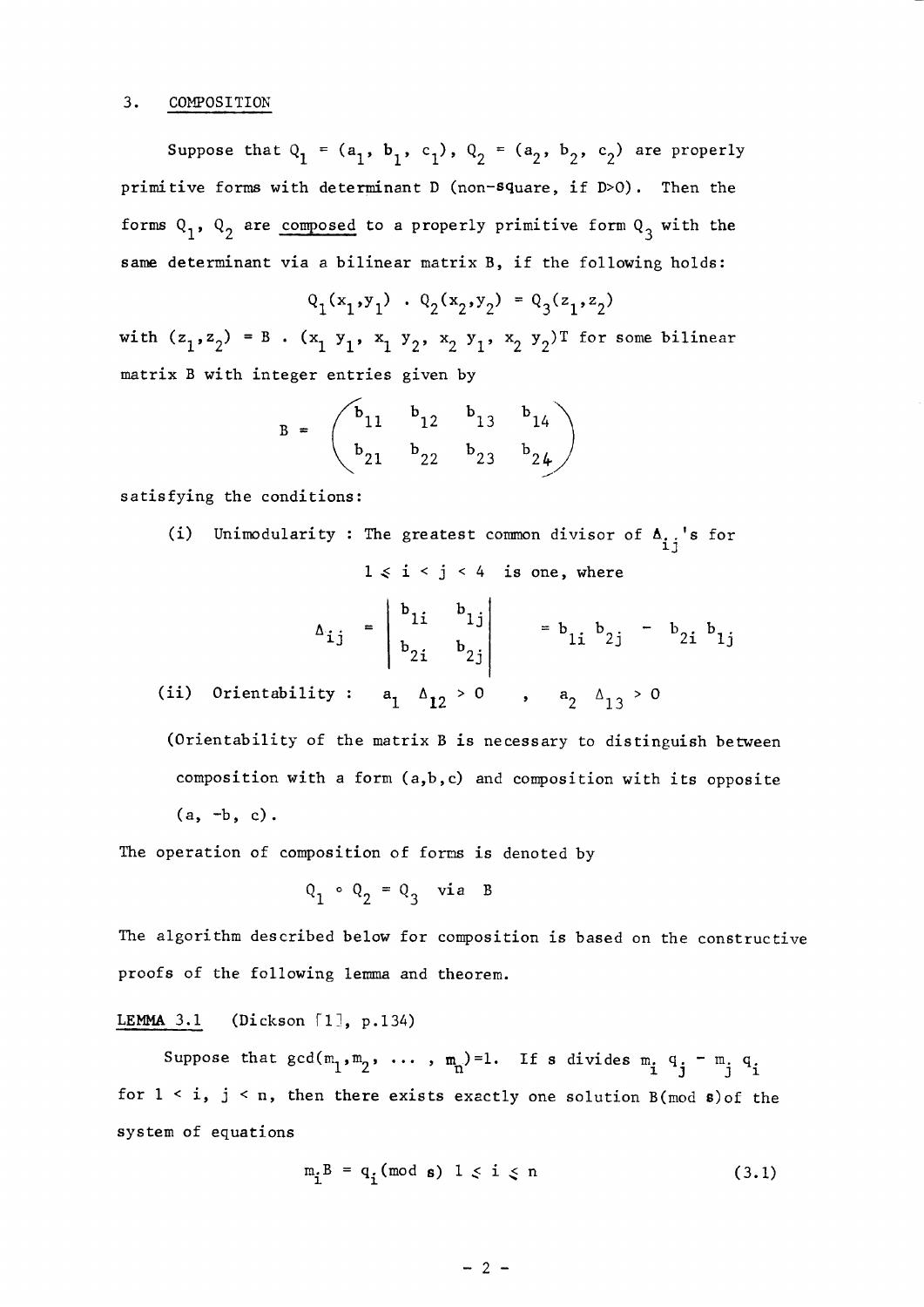#### Proof

Since  $gcd(m_1, m_2, ..., m_n)=1$ , there exist integers  $a_i$ ,  $1 \le i \le n$ such that

$$
\sum_{i=1}^{n} a_i \mathbb{m}_i = 1
$$

Then

$$
B = \sum_{i=1}^{n} a_i q_i \qquad (\text{mod } s)
$$

is a solution of the systen (3.1) because

$$
\mathfrak{m}_{k}^{B} = \mathfrak{m}_{k} \quad \sum_{i} a_{i} q_{i} \equiv \sum_{i} a_{i} \mathfrak{m}_{i} q_{k} = q_{k} \sum_{i} a_{i} \mathfrak{m}_{i} \equiv q_{k} \pmod{s}, 1 \leq k \leq n
$$

It is not difficult to see that the above solution is unique  $(mod s)$   $\Box$ 

Proofs of the following theorem were given by Gauss ([2], A.243), Mathews ([7], p.152) and Pall ([8], p.404).

#### THEOREM 3.2

Suppose that  $Q_1 = (a_1, b_1, c_1)$  and  $Q_2 = (a_2, b_2, c_2)$  are properly primitive forms with determinant D. Let  $\mu = \gcd(a_1, a_2, b_1 + b_2)$ ,  $m_1 = a_1 / \mu$ ,  $m_2 = a_2 / \mu$ ,  $m_3 = (b_1 + b_2) / \mu$  and  $a_3 = m_1 m_2$ . Then

(i) The following system has integer coefficients and a unique solution x (mod  $a_3$ )

$$
m_1 x \equiv b_2 m_1
$$
 (A)  
\n $m_2 x \equiv b_1 m_2$  (B)  
\n $m_3 x \equiv (b_1 b_2 + D) / \mu$  (C) (3.2)

(ii) Suppose  $b_3$  is the solution of (3.2). Then  $Q_3 = (a_3, b_3, *)$ is a form with determinant D and there exists a bilinear matrix B such that  $Q_1 \circ Q_2 = Q_3$  via B.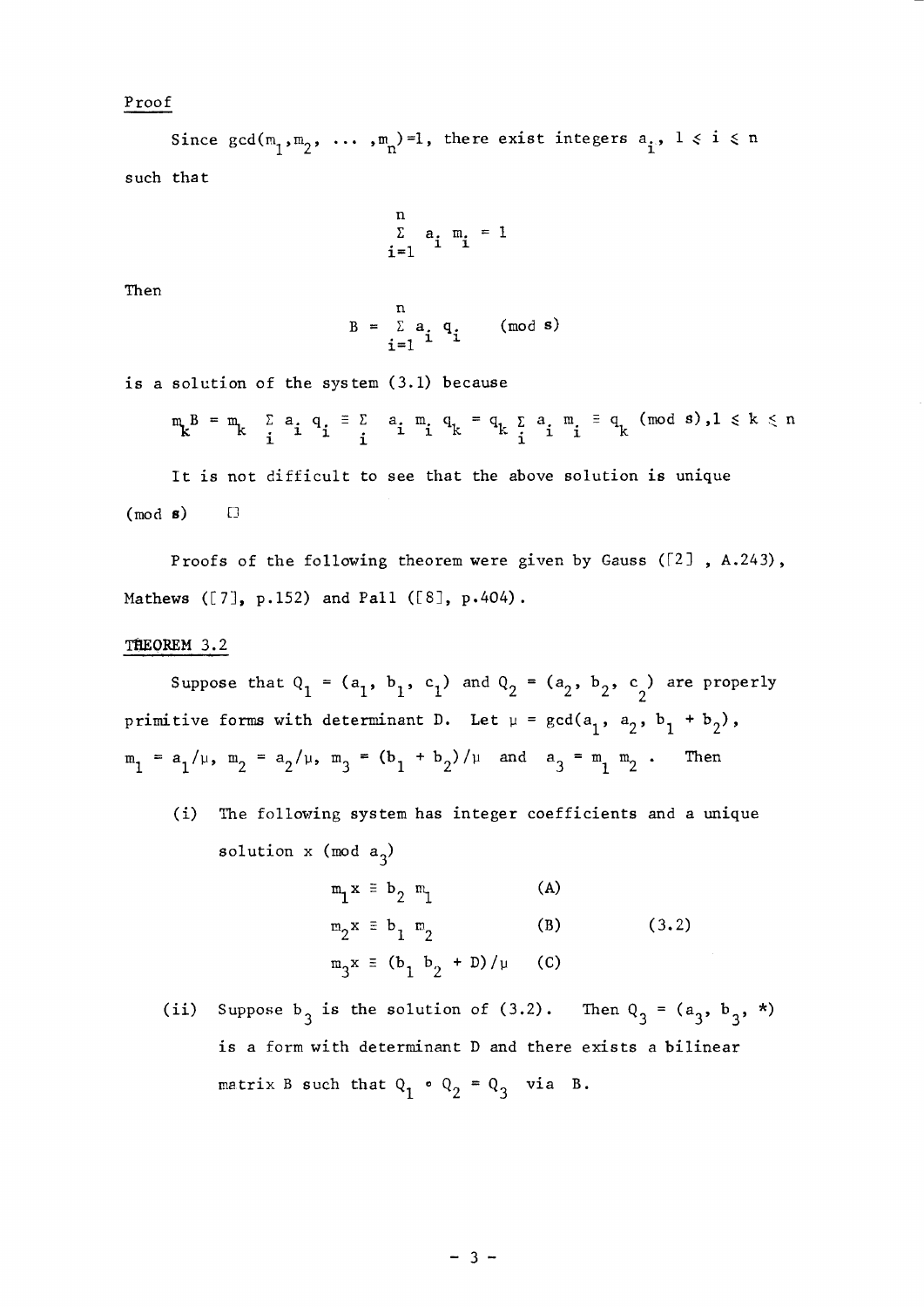Proof

The system (3.2) has integer coefficients, since  $(i)$ 

$$
b_1
$$
  $b_2$  + D =  $b_1$   $b_2$  +  $b_2^2$  -  $a_2$   $c_2$  =  $b_2$  ( $b_1$  +  $b_2$ ) -  $a_2$   $c_2$  = 0 (mod  $\mu$ )

Since  $gcd(m_1, m_2, m_3) = 1$  and  $a_3$  divides  $m_1, m_2, b_2, m_2, m_1, b_1$ ,  $m_2(b_1 b_2 + D)/\mu - m_3 b_1 m_2 = -m_1 m_2 c_1$ ,  $m_1(b_1 b_2 + D)\mu - m_3 m_1 b_2 =$  $m_1$  m<sub>2</sub> c<sub>2</sub>, lemma 3.1 applies, and one can find the unique solution x (mod  $a_3$ ) of the system (3.2) by choosing integers  $s_1$ ,  $s_2$ ,  $s_3$ such that  $s_1 m_1 + s_2 m_2 + s_3 m_3 = 1$ and defining

$$
x = s_1 b_2 m_1 + s_2 b_1 m_3 + s_3 (b_1 b_2 + D) / \mu
$$

(ii) Let  $Q_3 = (a_3, b_3, c_3)$ . It will be shown that  $c_3 = (b_3^2 - D)/\alpha_3$ is integer. Using  $(C)$  of  $(3.2)$ 

$$
b_3^2 - D = b_3^2 - (b_1 + b_2)b_3 + b_1 b_2 = (b_3 - b_1) (b_3 - b_2) (mod \mu a_3)
$$
  
From (A), (B) follows

$$
b_3 - b_1 \equiv 0 \pmod{m_1}
$$
 and  $b_3 - b_2 \equiv 0 \pmod{m_2}$ 

Hence  $b_3^2 - D \equiv 0 \pmod{a_3}$  and  $c_3$  is an integer. It is not difficult to show that  $Q_1 \circ Q_2 = Q_3$  via B, with

$$
B = \begin{pmatrix} \mu & (b_2 - b_3)/\mu & (b_1 - b_3)/m_1 & (b_1 b_2 + D - b_3 m_3 \mu)/\mu m_1 m_2 \\ 0 & m_1 & m_2 & m_3 \end{pmatrix} . \square
$$

#### ALGORITHM 3.4

INPUT : Two properly primitive forms  $Q_1 = (a_1, b_1, c_1)$  and  $Q_2 = (a_2, b_2, c_2)$  of the same determinant D

OUTPUT : A properly primitive form  $Q_3 = (a_3, b_3, c_3)$  and a bilinear matrix B, which satisfies  $Q_1 \circ Q_2 = Q_3$  via B

 $-4-$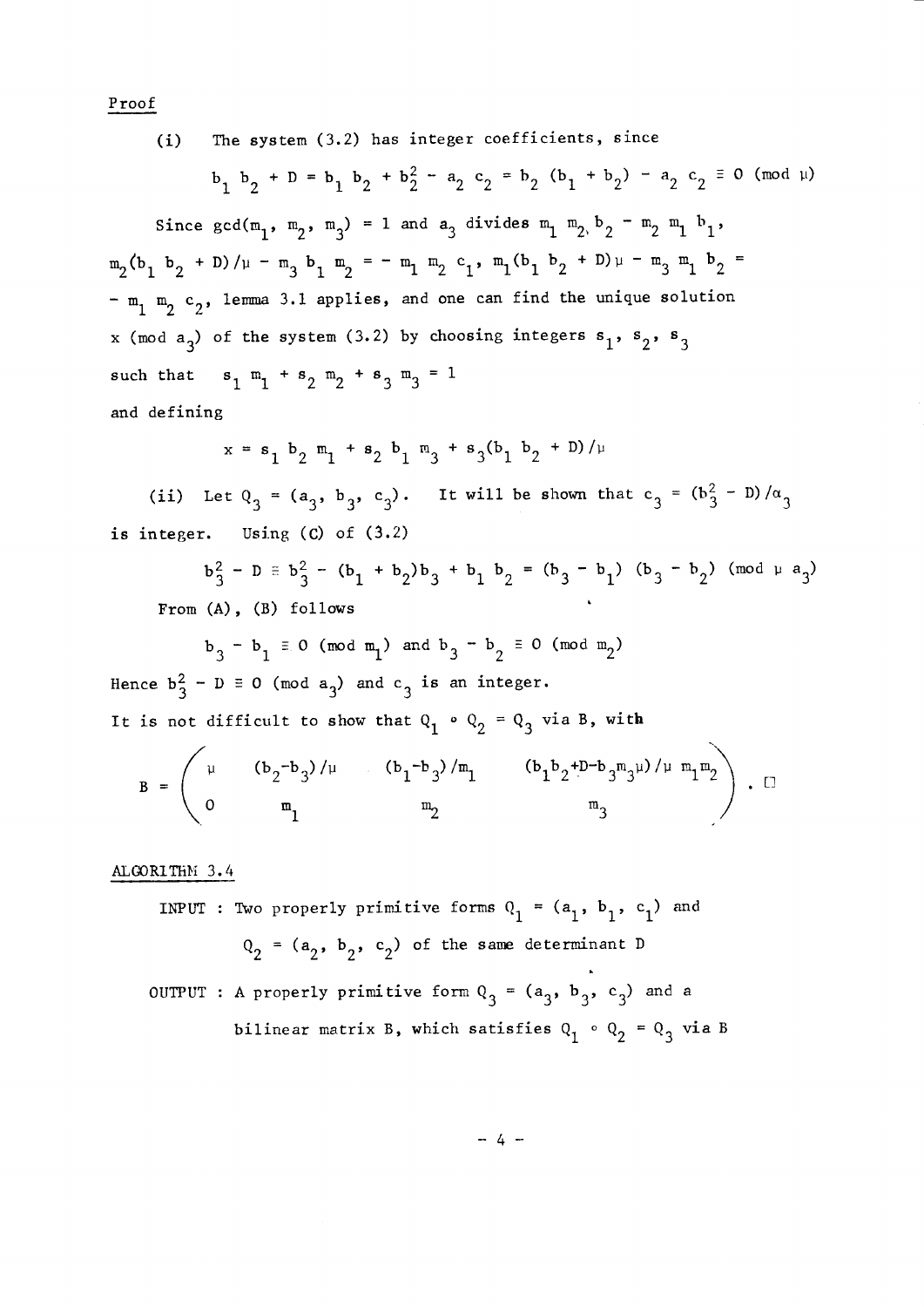Begin

1. 
$$
\mu + \gcd(a_1, a_2, b_1 + b_2)
$$
;  
\n2.  $m_1 + a_1/\mu$ ;  $m_2 + a_2/\mu$ ;  $m_3 + (b_1 + b_2)/\mu$ ;  
\n3. Find  $s_1$ ,  $s_2$ ,  $s_3$  such that :  $s_1$   $m_1 + s_2$   $m_2 + s_3$   $m_3 = 1$   
\nComment This can be done with two applications of the  
\nExtended Euclidean algorithm (see Knuth [5])  
\n4.  $a_3 + m_1 m_2$ ;  
\n5.  $b_3 + s_1 b_2 m_1 + s_2 b_1 m_2 + s_3(b_1 b_2 + D)/\mu$ ;  
\n6.  $c_3 + b_3^2 - D/a_3$ ;  
\n7.  $B + \begin{pmatrix} \mu & (b_2 - b_3)/m_2 & (b_1 - b_3)/m_1 & (b_1 b_2 + D - b_3 m_3 \mu)/\mu m_1 m_2 \\ 0 & m_1 & m_2 & m_3 \\ 0 & 0 & m_1 & m_2 & m_3 \end{pmatrix}$   
\nReturn  $Q_3 = (a_3, b_3, c_3)$ ,  $B$ ;  
\nend.  $\Box$ 

#### THEOREM 3.5

Algorithm 3.4 correctly computes a properly primitive form  $Q_3$  and a bilinear matrix B such that  $Q_1 \circ Q_2 = Q_3$  via B in  $O(M(\log^{\|Q\|})\log\log^{\|Q\|})$ elementary operations, where  $\|\mathbb{Q}\|$  =  $\max\{\|\mathbb{Q}_1\|$ ,  $\|\mathbb{Q}_2\|\}$ . Moreover  $log||B|| = O(log||Q||)$ .

#### Proof

The correctness follows fron Theorem 3.3.

Step 1 requires  $O(M(\log\lVert Q \rVert) \log\log\lVert Q \rVert)$  elementary operations for an application of the Euclidean algorithm (see  $[5]$ ). Step 2 requires only  $O(M(\log{\|Q\|}))$  elementary operations for divisions. Step 3 requires  $O(M(\log\|Q\|)\log\log\|Q\|)$  elementary operations for two applications of the Extended Euclidean Algorithm. Steps 4-7 require only  $O(M(\log\|Q\|))$  elementary operations for multiplications and divisions. Hence the algorithm terminates in  $O(M(\log{\|Q\|})\log{\log{\|Q\|}})$  elementary operations in worst-case. It follows directly that  $log||B|| = O(log||Q||)$ .  $\Box$ 

 $-5-$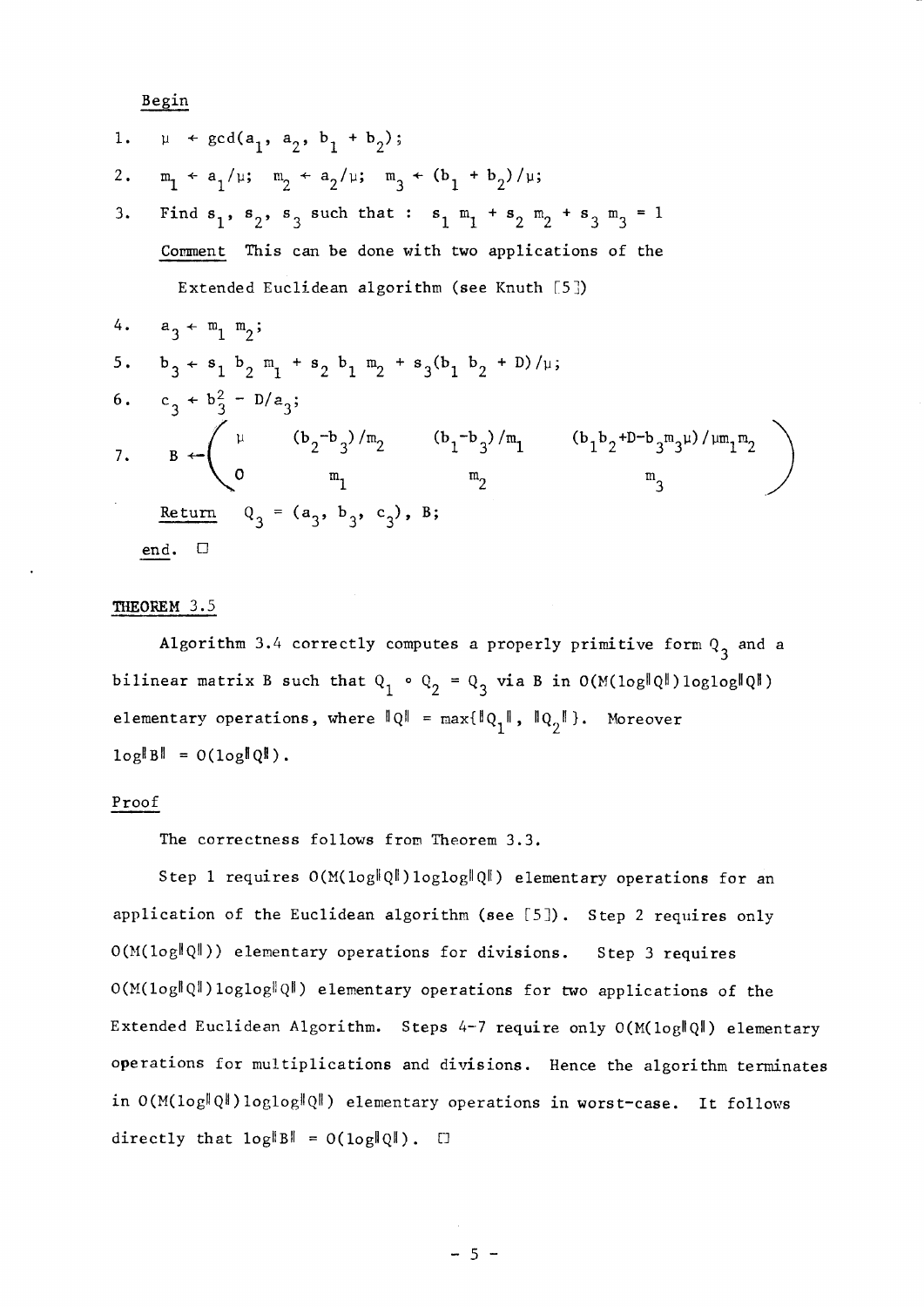#### COROLLARY 3.6

If the forms  $Q_1$ ,  $Q_2$  of the input of algorithm 3.4 are reduced, then algorithm 3.4 requires  $O(M(log|D|)loglog|D|)$  elementary operations to compute a properly primitive form  $Q_3$  (not necessarily reduced) and a bilinear matrix B such that  $Q_1 \circ Q_2 = Q_3$  via B. Moreover  $log||B|| = O(log|D|)$ .

#### Proof

The corollary follows from  $(2.1)$  and from Theorem 3.5.  $\Box$ 

Lagarias [6] gave an  $O(M(\log\lVert Q \rVert) \log \lVert Q \rVert)$  algorithm for composition of forms, which is based on Dirichlet's method (it makes use of "concordant" or "united" forms).

#### 4. CHARACTE&S

The equivalence classes of properly primitive forms with fixed determinant D under composition form an abelian group via  $G(x)$  (see [3], section L.2). An algorithm for evaluation of the genus characters (the character of order 2) of  $C_2(D)$  is given below.

The definition of the genus characters and the algorithm for their evaluation depends on the following lemma.

#### LEMMA  $4.1$  (Mathews [7], p.132)

If  $Q$  is a properly primitive form, then there exists an integer  $N$ represented by Q with  $gcd(N, 2D) = 1$ .

#### Proof

Suppose that 
$$
Q = (a, b, c)
$$
. Then let  
\n
$$
gcd(a, c, 2D) = \pi p_{\alpha}^{\alpha}
$$
\n
$$
gcd(a, 2d) = \pi p_{\alpha}^{\alpha} \pi q_{\beta}^{\nu} \qquad (4.1)
$$
\n
$$
gcd(c, 2D) = \pi p_{\alpha}^{\alpha} \pi \tau_{\gamma}^{\tau}
$$
\n(4.2)

and

$$
2D = \pi p_{\alpha}^{\mathbf{e}_{\alpha}} \pi q_{\beta}^{\mathbf{u}_{\beta}} \pi \tau_{\gamma}^{z_{\gamma}} \frac{\delta}{\delta} h_{i}
$$
 (4.3)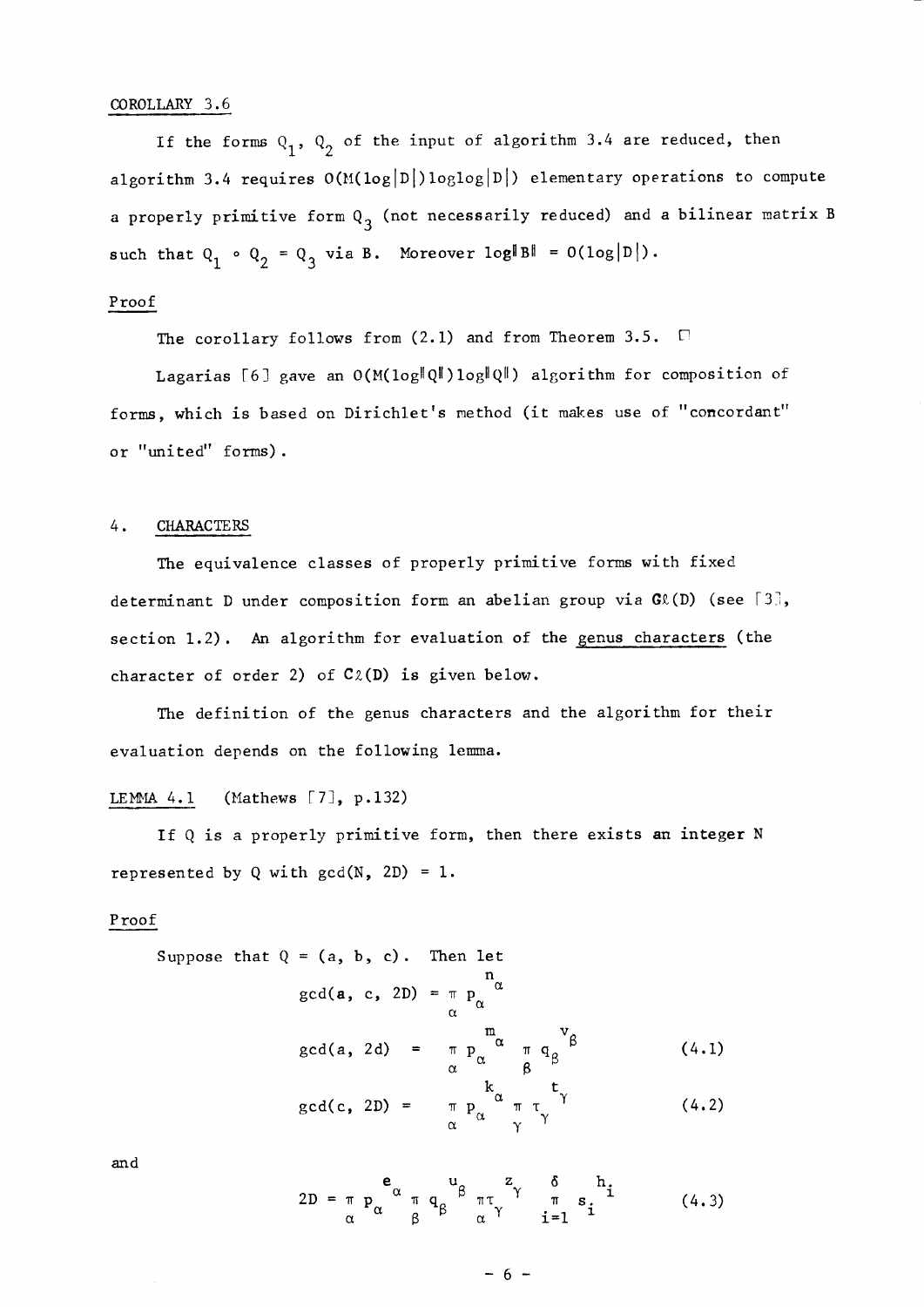where  $p_i$ ,  $q_i$ ,  $\tau_i$ ,  $s_i$  are distinct primes and  $n_{\alpha} \leq m_{\alpha} \leq e_{\alpha}$ ,  $\mathbf{n}_{\alpha} \leqslant k_{\alpha} \leqslant e_{\alpha}$ ,  $v_{\beta} \leqslant u_{\beta}$  and  $t_{\gamma} \leqslant z_{\gamma}$ . If  $x = \pi q_{\beta} \pi s$  and  $y = \pi \tau$ , then let  $N = Q(x,y)$ . It is not<br>difficult to show that  $gcd(N, 2D) = 1$ .  $\square$ 

#### Remark

If we partition the 
$$
s_i
$$
's into two disjoint sets, say  
\n $\{s_1, ..., s_n\}$ ,  $\{s_{n+1}, ..., s\}$ , then  $Q(x', y') = N'$  with  
\n $x' = \pi q_\beta s_1 ... s_\mu$ ,  $y' = \pi \tau_\gamma s_{\mu+1} ... s_\delta$  satisfies  $gcd(N', 2D) = 1$ .  $\square$   
\nNow for each prime division p, of D the character  $\chi_n$  is defined such that

 $\mathbf{i}$  $P_{\mathbf{i}}$ 

$$
\chi_{p_i}
$$
 :  $C\ell(\mathbf{D}) + \{-1, 1\}$  via  $\chi_{p_i}(Q) := \chi_{p_i}(N) := \left(\frac{N}{P_i}\right)$ 

where Q is a form representing a class of  $C(k(D))$ , N is an integer represented by Q with gcd(N, 2D) = 1 and  $\left(\frac{N}{P_i}\right)$  is the Legendre symbol. Moreover  $(37.35)$ 

$$
\chi_{-4}(Q) := \chi_{-4}(N) = (-1)^{(N-1)/2} \text{ when } D \equiv 0, 3, 4, 7 \pmod{8}
$$
  

$$
\chi_{8}(Q) := \chi_{8}(N) = (-1)^{(N^2-1)/8} \text{ when } D \equiv 2, 0 \pmod{8}
$$
  

$$
\chi_{8}(Q) := \chi_{-4}(Q) \cdot \chi_{8}(Q) \qquad \text{when } D \equiv 6 \pmod{8}
$$

where Q, N are as above.

**TABLEI** Basis for Genus Characters

| Determinant $D = df^2$                      |                                                | Field characters                                                                                               | Ring characters                                                                                                                            |
|---------------------------------------------|------------------------------------------------|----------------------------------------------------------------------------------------------------------------|--------------------------------------------------------------------------------------------------------------------------------------------|
| $d \equiv 1 \pmod{4}$ $f \equiv 1 \pmod{4}$ | $f \equiv 2 \pmod{4}$<br>$f \equiv 0 \pmod{4}$ | $\chi_{p_1}, \ldots, \chi_{p_r}$<br>$x_0, \ldots, x_n$<br>$x_0, \ldots, x_n$                                   | $\chi_a, \ldots, \chi_a$<br>$\chi_{q_1}, \ldots, \chi_{q} \cdot \chi_{-4}$<br>$X_{\alpha_1}, \ldots, X_{\alpha_n}, X_{-\alpha_1}X_{\beta}$ |
| $d \equiv 3 \pmod{4}$ $f \equiv 1 \pmod{2}$ | $f \equiv 2 \pmod{4}$<br>$f \equiv 0 \pmod{4}$ | $X = 4 \cdot X_{p_1}, \ldots, X_{p_r}$<br>$X = 45$ $X_{p+1}$ , $\cdots$ , $X_{p}$<br>$X = 4$ , $X_p$ , , $X_p$ | $\chi_a, \ldots, \chi_a$<br>$\chi_a, \ldots, \chi_a$<br>$\chi_a, \ldots, \chi_a, \chi_b$                                                   |
| $d \equiv 2 \pmod{8}$ $f \equiv 1 \pmod{2}$ | $f \equiv 0 \pmod{2}$                          | $\chi_3, \chi_{\mu_1}, \ldots, \chi_{\mu_r}$<br>$\chi_8, \chi_{p_1}, \ldots, \chi_{p_r}$                       | $x_0, \ldots, x_n$<br>$X_{q_1}, \ldots, X_{q_n}, X_{-4}$                                                                                   |
| $d \equiv 6 \pmod{8}$ $f \equiv 1 \pmod{2}$ | $f \equiv 0 \pmod{2}$                          | $X = x_1, \ldots, X_p$<br>$X = 4$ $X = X_0, \ldots, X_n$                                                       | $x_0, \ldots, x_n$<br>$x_a, \ldots, x_a$                                                                                                   |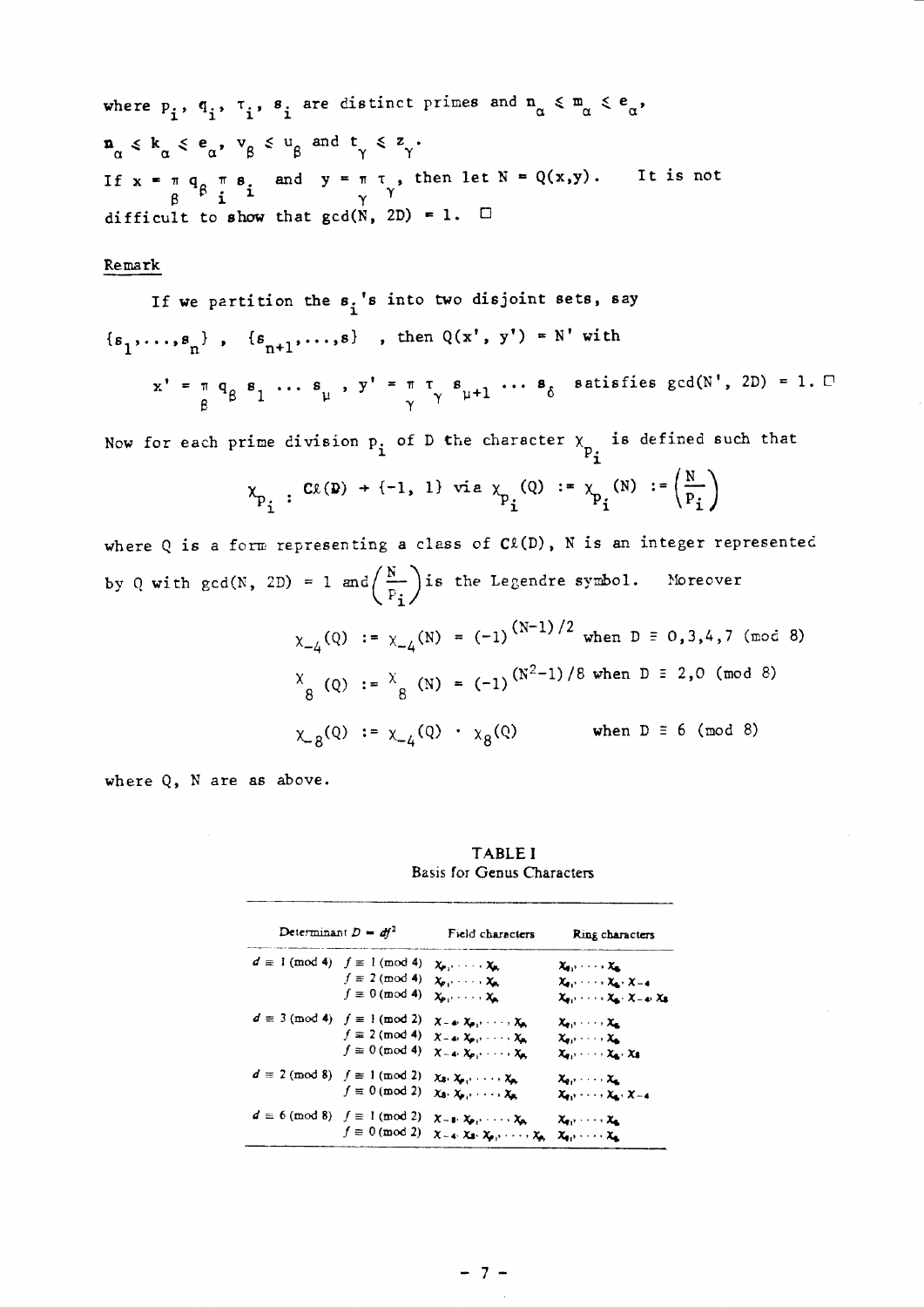#### THEOREM 4.2

The characters  $\chi$ <sub>n</sub> ,  $\chi$ <sub>4</sub>,  $\chi$ <sub>8</sub>,  $\chi$ <sub>-8</sub> are well defined. If the firs  $\mathbf{r}$ character of Table I is deleted, then the remaining characters are a basis for the genus characters of  $C_{\lambda}(D)$  for the appropriate type of D.

#### <sup>P</sup>roof

See [7] p.133 and [9], p.143-144.  $\Box$ 

#### ALGORITHM 4.3

INPUT : The set P =  ${P_1, P_2, ..., P_{\tau}}$  of all odd distinct prime divisors of D and a reduced form  $Q = (a, b, c)$  with de terminant D.

OUTPUT :  $\chi_p(Q)$  V p  $\in$  P and  $\chi_{-4}(Q)$ ,  $\chi_{8}(Q)$ ,  $\chi_{-8}(Q)$  when appropriate.

#### Begin

|    | 1. $m_1$ + gcd(a, c, 2D);                                                                                                         |
|----|-----------------------------------------------------------------------------------------------------------------------------------|
|    | 2. $m_2 \leftarrow \gcd(a, 2D);$                                                                                                  |
|    | 3. $m_3$ + gcd(c, 2D);                                                                                                            |
|    | 4. < Compute R = $\{q_1, , q_m\} \subseteq P$ as in $(4.1)$ >;                                                                    |
|    | 5. <compute <math="">T = \{\tau_1, \ldots, \tau_n\} \subseteq P where <math>\tau_i</math> as in <math>(4.2)</math>,</compute>     |
|    | 6. <compute s="&lt;math">\{s_1, \ldots s_n\} <math>\subseteq</math> P where <math>s_i</math> as in <math>(4.3)</math> ;</compute> |
|    | The computation of R, T, S is done in the following way :<br>Comment                                                              |
|    | for each $p \in P$ which does not divide $m_1$ , if $p   m_2$ , then $p \in R$ ,                                                  |
|    | if $p   m_q$ , then $p \in T$ , else $p \in S$ .                                                                                  |
| 7. | $x \leftarrow$ < the product of all primes in R $\cup$ S>;                                                                        |
| 8. | $y \leftarrow$ <the all="" in="" of="" primes="" product="" t="">;</the>                                                          |
|    | 9. $N \leftarrow ax^2 + 2bxy + cy^2$ ;                                                                                            |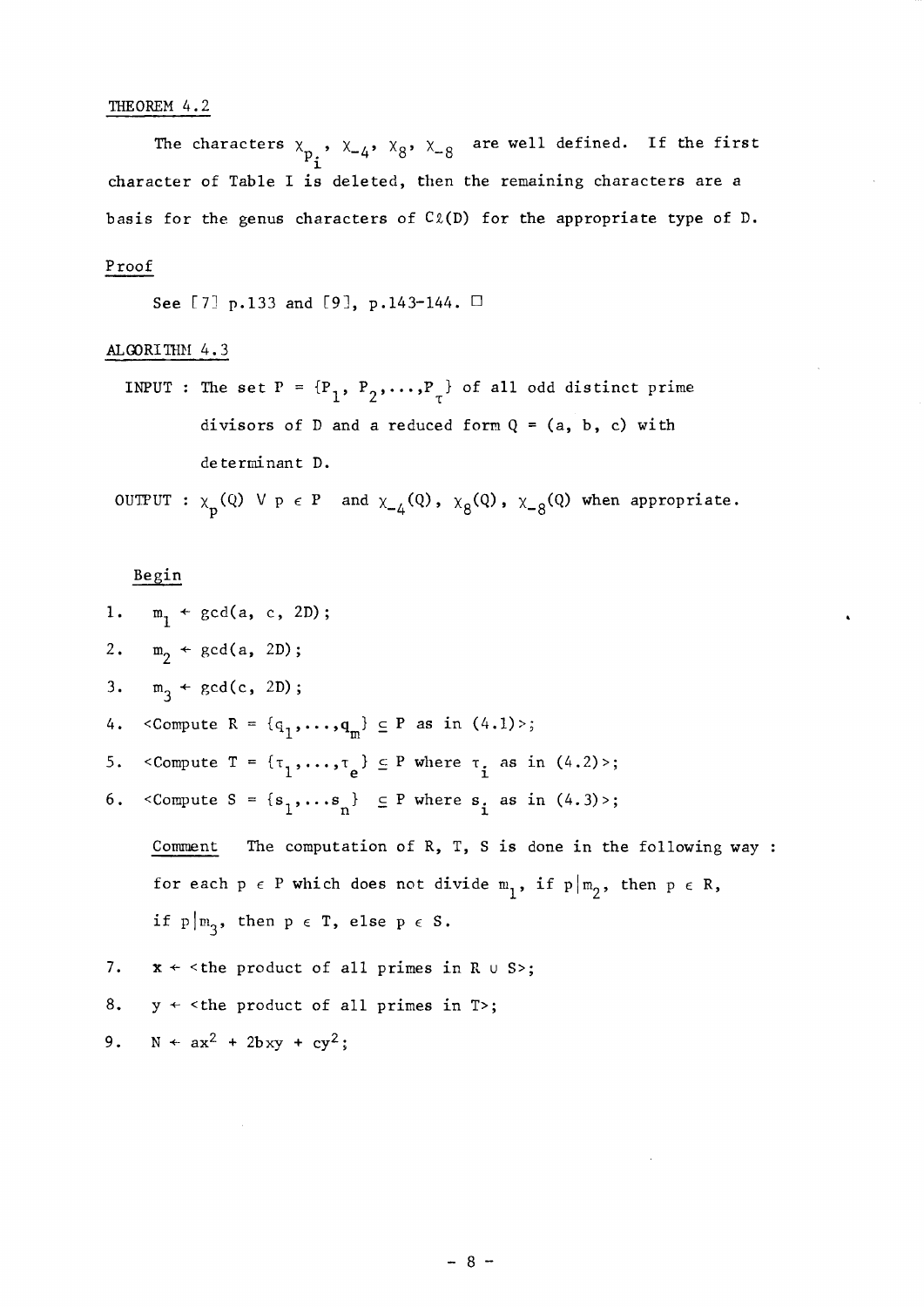10. For 
$$
p = 1
$$
 until k do  
\n
$$
\frac{\text{Begin}}{1!}
$$
\n11.  $N_1 \leftarrow N \pmod{p_i};$ \n
$$
(p,-1)/2
$$

 $X_{p_i}(Q) \leftarrow N_1^{VP_1^{L/J/L}} \pmod{p_i};$  $12.$ 

Comment The symbol  $\left(\begin{array}{c} N \\ p \end{array}\right)$  is computed using Euler's criterion

14. If  $D \equiv 0$ , 3, 4, 7 (mod 8) then  $X_{-4}$  + (-1)<sup>(N-1)/2</sup>; 15. If  $D \equiv 0$ , 2 (mod 8) then  $X_8 \leftarrow (-1)^{(N^2-1)/8}$ ; 16. If  $D \equiv 6 \pmod{8}$  then  $X_8 \leftarrow (-1)^{(N-1)/2} + (N^2-1)/8;$ 

end

 $13.$ 

#### THEOREM 4.4

end

Algorithm 4.3 correctly computes the characters  $x_{p_2}$  for each  $p_i$  odd prime divisor of D and  $\chi_{-4}$ ,  $\chi_{8}$ ,  $\chi_{-8}$  when appropriate in  $O(log|D|M(log|D|)$ elementary operations.

#### Proof

Lemma 4.1 shows that N has the required properties and Euler's criterion justifies the computation of the  $x_{p_1}$ 's.

Since Q is reduced, steps 1-3 require  $O(M(\log|D|)\log\log|D|)$  elementary Steps 4-6 require at most  $O(\tau)$ , where  $\tau$  is the number of operations. distinct prime divisors of D. Since  $\tau = O(\log |D| / \log \log |D|)$ , steps 4-6 require  $O(M(10g|D|))$  elementary operations.

Steps 7, 8 require t multiplications at most and thus  $O(M(\log|D|)\log|D|/\log\log|D|)$  elementary operations. Since Q is reduced, step 9 requires  $O(M(\log|D|))$  elementary operations.

Step 11 requires  $O(M(\log|D|))$  elementary operations and step 12 requires  $O(\log p_i \text{ M}(\log p_i))$  elementary operations. Hence loop 10-13 requires

 $-9 -$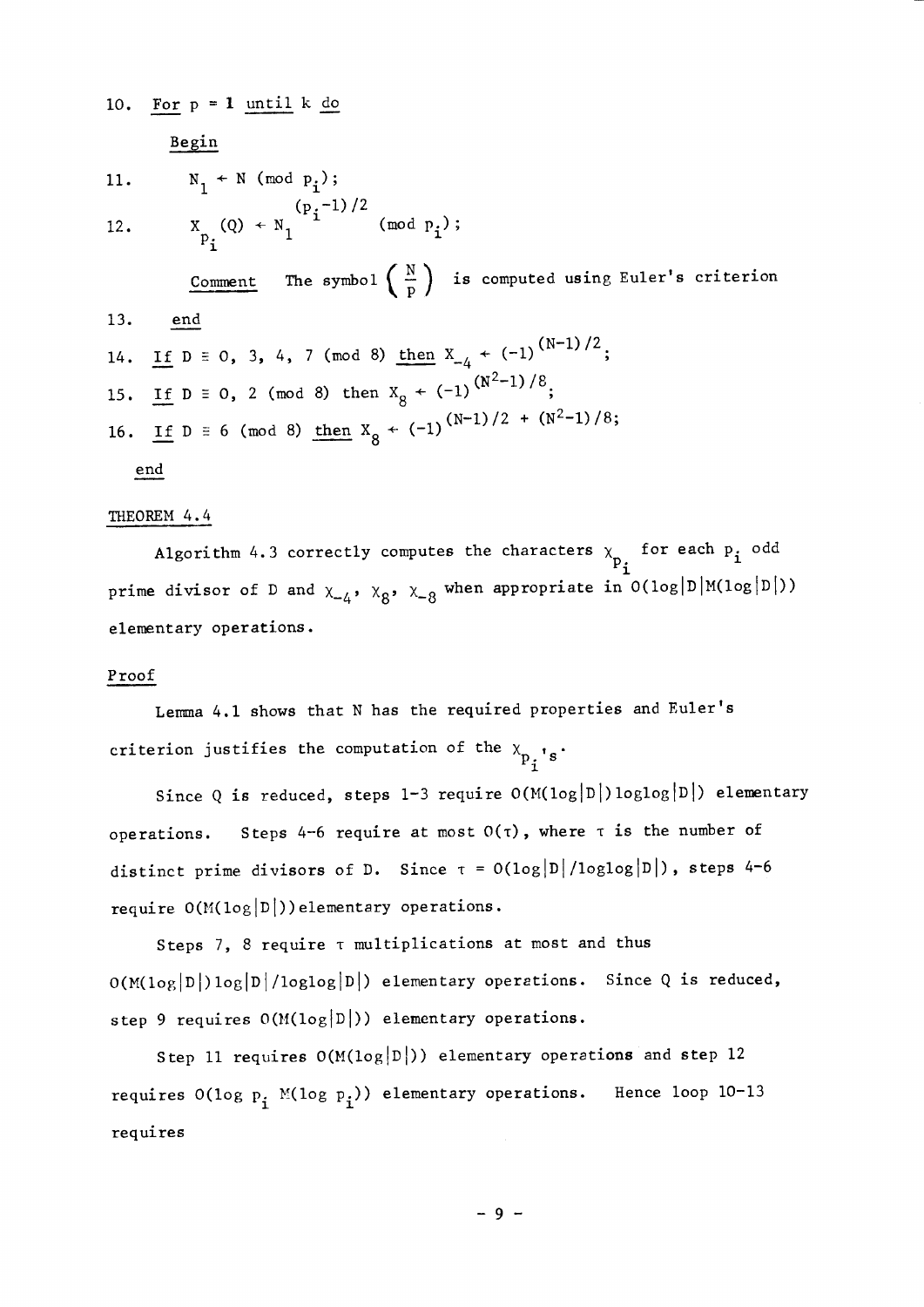$O(M(\log|D|)\log|D|/\log\log|D|$  + r  $\log$  p M(log p)) =  $O(\log|D|$  M(log  $|D|)$ )  $\bar{\mathbf{p}}$   $\bar{\mathbf{l}}$   $\bar{\mathbf{r}}$ elementary operations.

Finally steps 14-15 require only  $O(M(\log|D|))$  elementary operations and the theorem follows.  $\Box$ 

#### THEOREM 4.5

Suppose that  $x$  is a genus character expressed in terms of the basis for genus characters specified in Theorem 4. For Q reduced form with determinant D, one can compute  $\chi(Q)$  in  $O(log|D| \ M(log|D|))$  elementary operations

#### <sup>P</sup>roof

Suppose that  $\{X_i\}$  is the basis of genus characters and  $\chi = \pi \times \begin{matrix} \alpha_i & \cdots & \alpha_{i-1} \\ \vdots & \vdots & \ddots & \vdots \\ \alpha_i & \cdots & \alpha_{i-1} & \cdots & \alpha_{i-1} \end{matrix}$ with  $\alpha_i \in \{0, 1\}$ . To compute  $\chi(Q)$ , compute  $\chi_i(Q)$  for all the i's using algorithm 4.3 in  $O(M(\log|D| \log|D|))$  elementary operations and afterwards compute the product of  $\chi_i(Q)$ 's in  $O(log|D|/loglog|D|)$  elementary operations, since  $\chi_i^{\alpha}$ i (Q) = ± 1.  $\square$ 

Lagarias in [6] gave an algorithm for evaluation of  $\chi(Q)$ , which computes a form  $Q' = (A, B, C)$  equivalent to Q such that  $gcd(A, 2D) = 1$  and thus  $\chi(Q) = \chi(Q') = \chi(Q'(1, 0)) = \chi(A)$  and then evaluates  $\chi(A)$  as in algorithm 4.3. Algorithm 4.3 has the same asymptotic complexity as Lagarias' algorithm in  $[6]$ , but inspection readily shows that it runs faster by a constant factor.